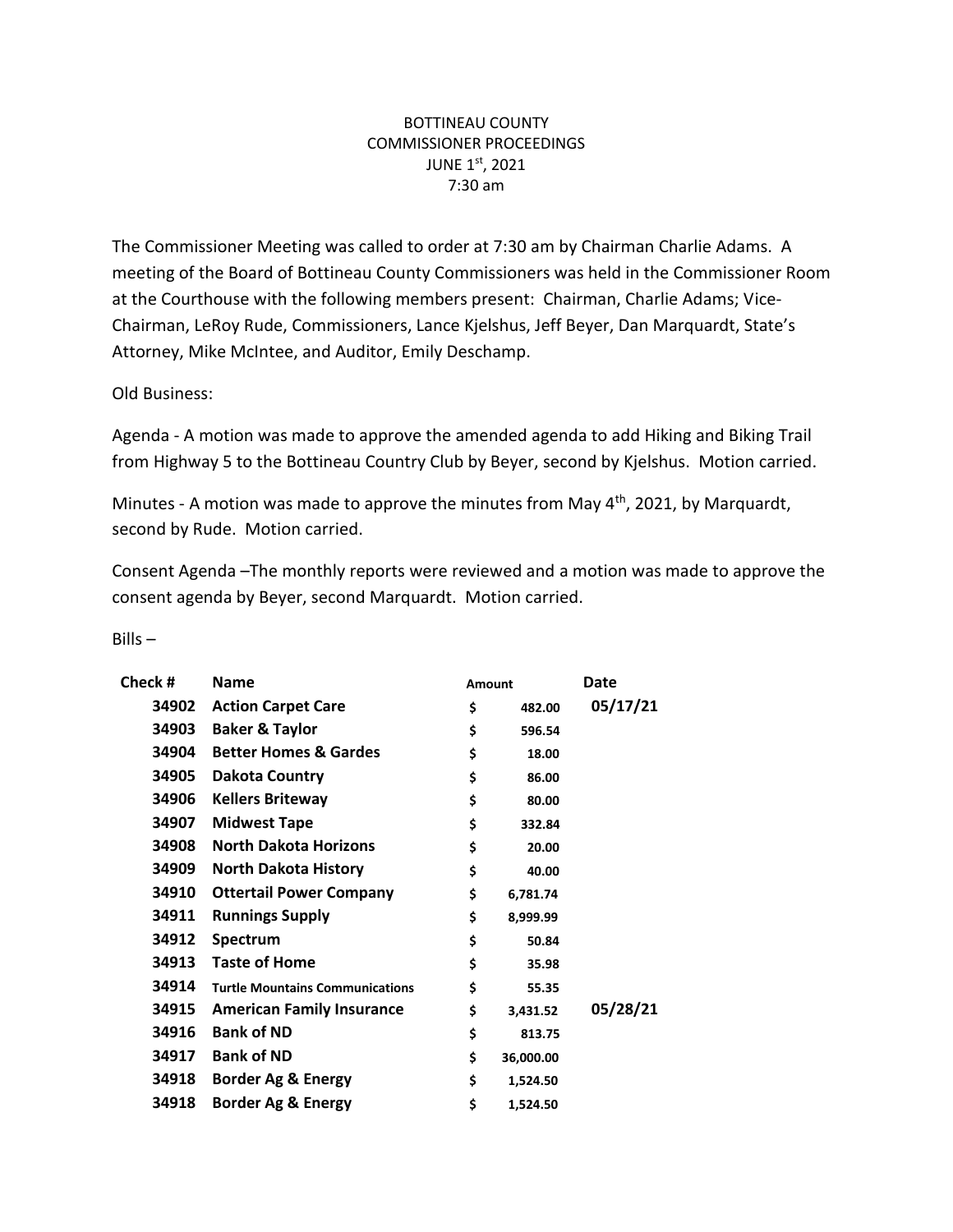| 34919  | <b>Colonial Life &amp; Accident</b> | \$<br>1,550.48  |          |
|--------|-------------------------------------|-----------------|----------|
| 34920  | Monson, Ann                         | \$<br>3,751.30  |          |
| 34921  | Monson, Ann                         | \$<br>2,955.91  |          |
| 34922  | <b>ND Child Support Divison</b>     | \$<br>1,550.00  |          |
| 34923  | <b>North Dakota United</b>          | \$<br>91.84     |          |
| 34924  | <b>New York Life Insurance</b>      | \$<br>86.14     |          |
| 34925  | <b>Renville County</b>              | \$<br>1,733.84  |          |
| 34926  | <b>Standard</b>                     | \$<br>2,851.80  |          |
| 34927  | <b>Unum Life INS Company</b>        | \$<br>290.20    |          |
| 901024 | <b>First National Bank</b>          | \$<br>6,518.50  |          |
| 901025 | <b>Internal Revenue Service</b>     | \$<br>47,757.03 |          |
| 901026 | <b>Internal Revenue Service</b>     | \$<br>28,297.78 |          |
| 34928  | <b>Action Carpet Care</b>           | \$<br>2,161.00  | 06/03/21 |
| 34929  | <b>Atco International</b>           | \$<br>1,511.14  |          |
| 34930  | <b>Basin Service Company</b>        | \$<br>2,391.25  |          |
| 34931  | <b>Bechtold Paving</b>              | \$<br>9,139.20  |          |
| 34932  | <b>Berenston, Erin</b>              | \$<br>89.50     |          |
| 34933  | <b>B &amp; M Laundry Service</b>    | \$<br>488.57    |          |
| 34934  | <b>Border Ag &amp; Energy</b>       | \$<br>1,458.14  |          |
| 34935  | <b>Bottineau Clinic Pharmacy</b>    | \$<br>906.88    |          |
| 34936  | <b>Bottineau Lumber</b>             | \$<br>65.58     |          |
| 34937  | <b>Brock White Company LLC</b>      | \$<br>4,172.00  |          |
| 34938  | <b>Butler Machinery</b>             | \$<br>16,118.94 |          |
| 34939  | <b>Capfirst Equip Finance INC</b>   | \$<br>93,739.44 |          |
| 34940  | <b>Cenex Credit Card</b>            | \$<br>2,798.83  |          |
| 34941  | <b>Circle Sanitation</b>            | \$<br>68.75     |          |
| 34942  | Antler, City of                     | \$<br>93.00     |          |
| 34943  | Bottineau, City of                  | \$<br>506.21    |          |
| 34945  | Newburg, City of                    | \$<br>37.00     |          |
| 34946  | <b>Clemens, Sara</b>                | \$<br>160.16    |          |
| 34947  | Clute Office Equip.                 | \$<br>431.22    |          |
| 34948  | Clute Office Equip.                 | \$<br>170.99    |          |
| 34949  | <b>Dakota Fire Extinguishers</b>    | \$<br>152.89    |          |
| 34950  | <b>Dakota Business Solution</b>     | \$<br>101.99    |          |
| 34951  | D & B Bodyshop                      | \$<br>354.00    |          |
| 34952  | Deschamp, Emily                     | \$<br>222.88    |          |
| 34593  | D & L Storage                       | \$<br>390.00    |          |
| 34954  | <b>DMC Wear Parts</b>               | \$<br>7,830.00  |          |
| 34955  | <b>DSM Inc</b>                      | \$<br>345.00    |          |
| 34956  | <b>Farstad Oil</b>                  | \$<br>175.45    |          |
| 34957  | <b>Farmers Union Oil</b>            | \$<br>10,361.26 |          |
| 34958  | <b>Farmers Union Oil</b>            | \$<br>82.61     |          |
| 34959  | <b>Farmers Union Oil Bottineau</b>  | \$<br>186.45    |          |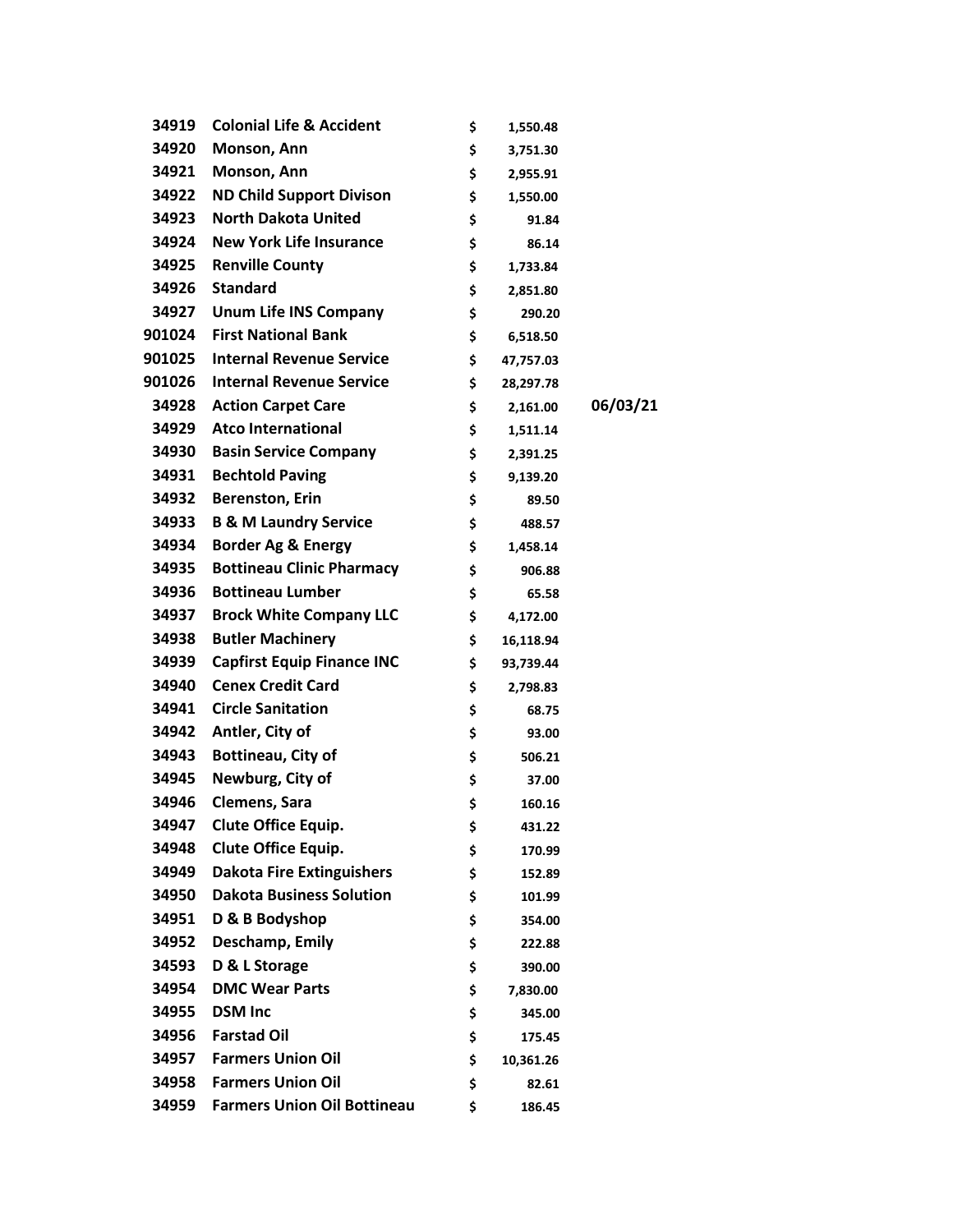| 34960 | <b>Farm &amp; Home Publishers</b>   | \$<br>320.00   |          |
|-------|-------------------------------------|----------------|----------|
| 34961 | <b>First National Bank</b>          | \$<br>235.85   |          |
| 34962 | Goodwin, Shannon                    | \$<br>30.99    |          |
| 34963 | Graber, Blayne                      | \$<br>3,970.00 |          |
| 34964 | <b>Gaurdian Fleet</b>               | \$<br>1,080.00 |          |
| 34965 | <b>Gaurdian Fleet</b>               | \$<br>594.27   |          |
| 34966 | <b>Heisler Auto Inc</b>             | \$<br>804.16   |          |
| 34967 | <b>HR Collaborative</b>             | \$<br>50.00    |          |
| 34968 | <b>Information Tech Dept</b>        | \$<br>3,888.45 |          |
| 34969 | <b>Jasons Super Foods</b>           | \$<br>169.19   |          |
| 34970 | <b>Johnson Controls</b>             | \$<br>7,851.90 |          |
| 34971 | <b>John Deere Financial</b>         | \$<br>4,222.50 |          |
| 34972 | <b>JS Wholesale Vending</b>         | \$<br>262.55   |          |
| 34973 | <b>Kettlerlings Yard</b>            | \$<br>1,049.00 |          |
| 34974 | Knoepfle, Brent                     | \$<br>100.00   |          |
| 34975 | Knudson, Tammy                      | \$<br>151.20   |          |
| 34976 | <b>Lakeshore Lawns</b>              | \$<br>610.00   | 06/03/21 |
| 34977 | <b>LaQuinta</b>                     | \$<br>86.40    |          |
| 34978 | <b>Lawson Products</b>              | \$<br>347.16   |          |
| 34979 | <b>Magic City Garage Door</b>       | \$<br>59.20    |          |
| 34980 | <b>Martinson, Debra</b>             | \$<br>696.35   |          |
| 34981 | <b>Mathew Bender &amp; Co Inc.</b>  | \$<br>77.81    |          |
| 34982 | <b>Midcontinent</b>                 | \$<br>105.01   |          |
| 34983 | Milbrath, Bobbi                     | \$<br>58.24    |          |
| 34984 | <b>MK Electric</b>                  | \$<br>395.48   |          |
| 34985 | <b>Modern Marketing</b>             | \$<br>270.51   |          |
| 34986 | <b>Nardini Fire Equipment</b>       | \$<br>670.00   |          |
| 34987 | <b>ND Association of Counties</b>   | \$<br>160.00   |          |
| 34988 | <b>NDAAO Secretary Treasurer</b>    | \$<br>30.00    |          |
| 34989 | <b>ND Recorders Association</b>     | \$<br>225.00   |          |
| 34990 | <b>ND School Boards Association</b> | \$<br>200.00   |          |
| 34991 | <b>ND Telephone Company</b>         | \$<br>256.06   |          |
| 34992 | Nelson, Darci                       | \$<br>1,188.32 |          |
| 34993 | <b>North Central Electric Coop</b>  | \$<br>725.18   |          |
| 34994 | <b>Nutrien Ag Solutions</b>         | \$<br>8,830.00 |          |
| 34995 | <b>Nxkem Usa LLC</b>                | \$<br>227.45   |          |
| 34996 | O'Keeffe Oil                        | \$<br>3,335.64 |          |
| 34997 | <b>Ottertail Power Co</b>           | \$<br>256.80   |          |
| 34998 | <b>Penguin Management INC</b>       | \$<br>2,268.00 |          |
| 34999 | Pharmchem                           | \$<br>28.55    |          |
| 35000 | <b>Praxair Distribution</b>         | \$<br>33.52    |          |
| 35001 | Pro IT LLC                          | \$<br>3,848.50 |          |
| 35002 | <b>Quadient Finance</b>             | \$<br>2,500.00 |          |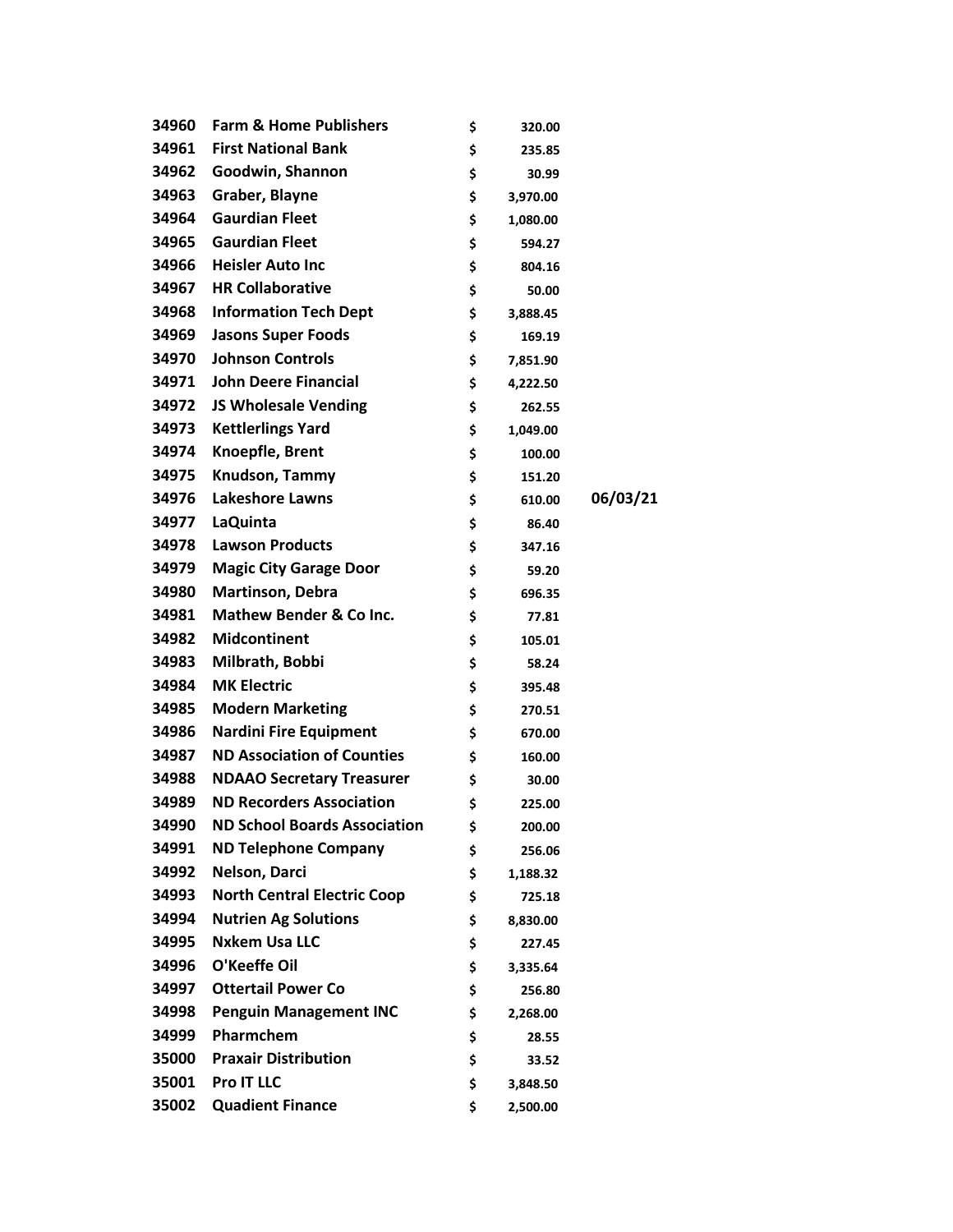| 35003 | <b>Quadient Leasing</b>                  | \$<br>877.71    |          |
|-------|------------------------------------------|-----------------|----------|
| 35004 | <b>Rice Signs</b>                        | \$<br>188.00    |          |
| 35005 | <b>Rolette County</b>                    | \$<br>7,959.67  |          |
| 35006 | <b>Sawmill Lumber</b>                    | \$<br>6,403.35  |          |
| 35007 | <b>Sawmill Lumber</b>                    | \$<br>625.55    |          |
| 35008 | <b>Share Corp</b>                        | \$<br>329.70    |          |
| 35009 | <b>Sodexo INC &amp; Affiliates</b>       | \$<br>5,964.00  |          |
| 35010 | <b>Souris River Telephone</b>            | \$<br>465.24    |          |
| 35011 | <b>Souris River Telephone</b>            | \$<br>772.94    |          |
| 35012 | <b>Source One Supply Inc</b>             | \$<br>675.00    |          |
| 35013 | Spectrum                                 | \$<br>2,141.17  |          |
| 35014 | <b>State Treasurer</b>                   | \$<br>3,920.91  |          |
| 35015 | <b>St Andrews Health Center</b>          | \$<br>10,491.12 |          |
| 35016 | <b>St Andrews Clinic</b>                 | \$<br>629.00    |          |
| 35017 | TeamLab                                  | \$<br>690.50    |          |
| 35018 | <b>Thompson, Heather</b>                 | \$<br>670.48    |          |
| 35019 | <b>3D Specialties</b>                    | \$<br>11,642.80 |          |
| 35020 | <b>Thyssenkrupp Elevator Corporation</b> | \$<br>952.36    |          |
| 35021 | <b>Titus, Kristy</b>                     | \$<br>291.20    |          |
| 35022 | <b>Trans Union</b>                       | \$<br>212.30    |          |
| 35023 | <b>True North Steel</b>                  | \$<br>3,298.02  |          |
| 35024 | <b>Turtle Mountain Communications</b>    | \$<br>1,814.20  |          |
| 35025 | <b>Turtle Mountain Communications</b>    | \$<br>61.47     |          |
| 35026 | <b>Tweed Country AG</b>                  | \$<br>494.96    |          |
| 35027 | Uline                                    | \$<br>108.41    |          |
| 35028 | Verizon                                  | \$<br>50.02     |          |
|       | 35029 Verizon Connect NWF                | \$<br>324.61    |          |
| 35030 | <b>Wex Bank</b>                          | \$<br>1,893.08  |          |
| 35031 | Weiler, Tanya                            | \$<br>1,000.00  |          |
| 35032 | Wold Eng.                                | \$<br>6,538.36  |          |
| 35042 | <b>B &amp; M Laundry Service</b>         | \$<br>476.02    | 06/07/21 |
| 35043 | <b>Border Ag &amp; Energy</b>            | \$<br>566.24    |          |
| 35044 | <b>Border Ag &amp; Energy</b>            | \$<br>272.63    |          |
| 35045 | Courant                                  | \$<br>1,445.30  |          |
| 35046 | <b>Drive Buick Chev</b>                  | \$<br>2,332.42  |          |
| 35047 | <b>Farmers Union Oil</b>                 | \$<br>15,914.47 |          |
| 35048 | <b>Gooseneck Implement</b>               | \$<br>94.94     |          |
| 35049 | Goodwin, Shannon                         | \$<br>17.88     |          |
| 35050 | <b>Information Tech Dept</b>             | \$<br>4,625.60  | 06/07/21 |
| 35051 | <b>Lakeshore Lawns</b>                   | \$<br>720.00    |          |
| 35052 | <b>Myers Parts of Bottineau</b>          | \$<br>53.65     |          |
| 35053 | <b>ND Recorders Association</b>          | \$<br>100.00    |          |
| 35054 | <b>Office Attorney General</b>           | \$<br>380.00    |          |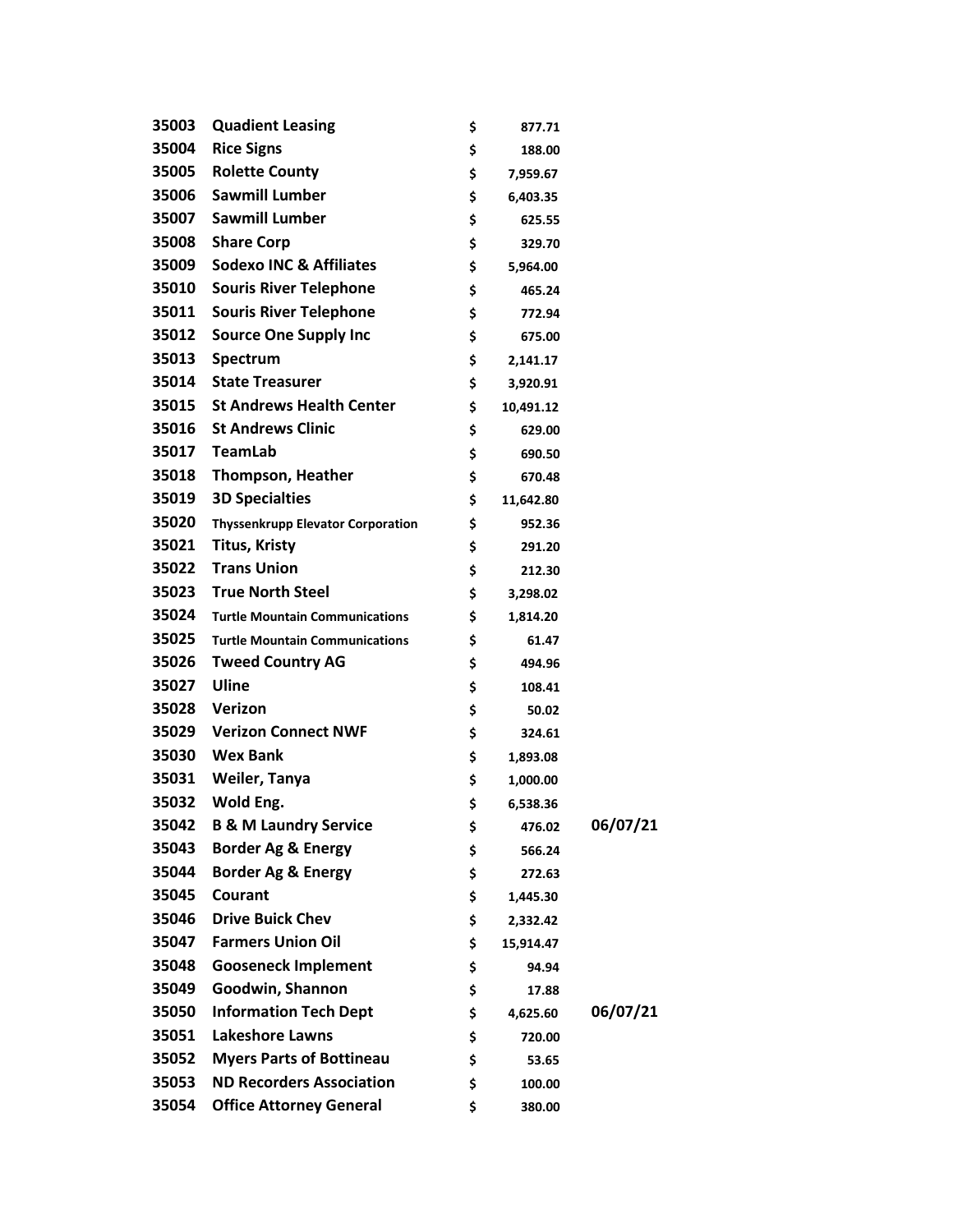| 35055  | <b>Romfo Auto Repair &amp; Sales</b> | \$ | 32.00      |          |
|--------|--------------------------------------|----|------------|----------|
| 35056  | <b>Runnings Supply</b>               | \$ | 932.00     |          |
| 35057  | <b>Sodexo INC &amp; Affiliates</b>   | \$ | 7,509.00   |          |
| 35058  | <b>Souris River Telephone</b>        | \$ | 694.80     |          |
| 35059  | <b>Uniform Center</b>                | \$ | 84.99      |          |
| 35060  | Visa                                 | \$ | 3,965.46   |          |
| 35061  | <b>Visa</b>                          | \$ | 16.04      |          |
| 35062  | <b>Visa</b>                          | \$ | 6,368.06   |          |
| 65063  | <b>Visa</b>                          | \$ | 704.80     |          |
| 35064  | <b>Visa</b>                          | \$ | 100.71     |          |
| 35065  | <b>Visa</b>                          | \$ | 9,216.80   |          |
| 35066  | <b>Volk, Terry</b>                   | \$ | 2,612.44   |          |
| 35067  | <b>WM Corporate Services</b>         | \$ | 955.31     |          |
| 901027 | NDPers-Dakota plan                   | \$ | 94,357.92  | 6/8/2021 |
| 901028 | <b>NDPers</b>                        | \$ | 5,451.00   |          |
| 901029 | <b>ND Public Employee Retirement</b> | \$ | 43,223.90  |          |
|        | <b>Total Bills:</b>                  | Ś  | 641,998.45 |          |
|        | Payroll:                             | Ś  | 266,544.41 |          |

The May bills were reviewed and a motion was made to approve paying the bills by Kjelshus, second by Marquardt. Motion carried.

New Business:

Jeff informed the board of some of concerns that residents have about the proposed Hiking and Biking Trail from Highway 5 to the Bottineau Country Club.

A motion was made to reappoint Terry Volk and Lyle Gravseth to the Bottineau County Weed Board by Beyer, second by Rude. Roll call vote unanimous. Motion carried.

Mike McIntee, State's Attorney, discussed the State's Attorney applicants and how the board would like to proceed.

A Special meeting will be held on June 17<sup>th</sup>, 2021 at 8am at the Bottineau County Commissioner Room to interview the applicants for the State's Attorney and the Maintenance Coordinator positions.

Kent Indvik and Seth Demontigny, Wold Engineering, gave an update on the County projects –

-Project BRO-0005(052)-Box Culver at Omemee had a bid opening on May 13<sup>th</sup>, 2021. The Engineer Estimate was \$484,290.10. Gladen Construction Inc. received the low bid of \$414,864.55.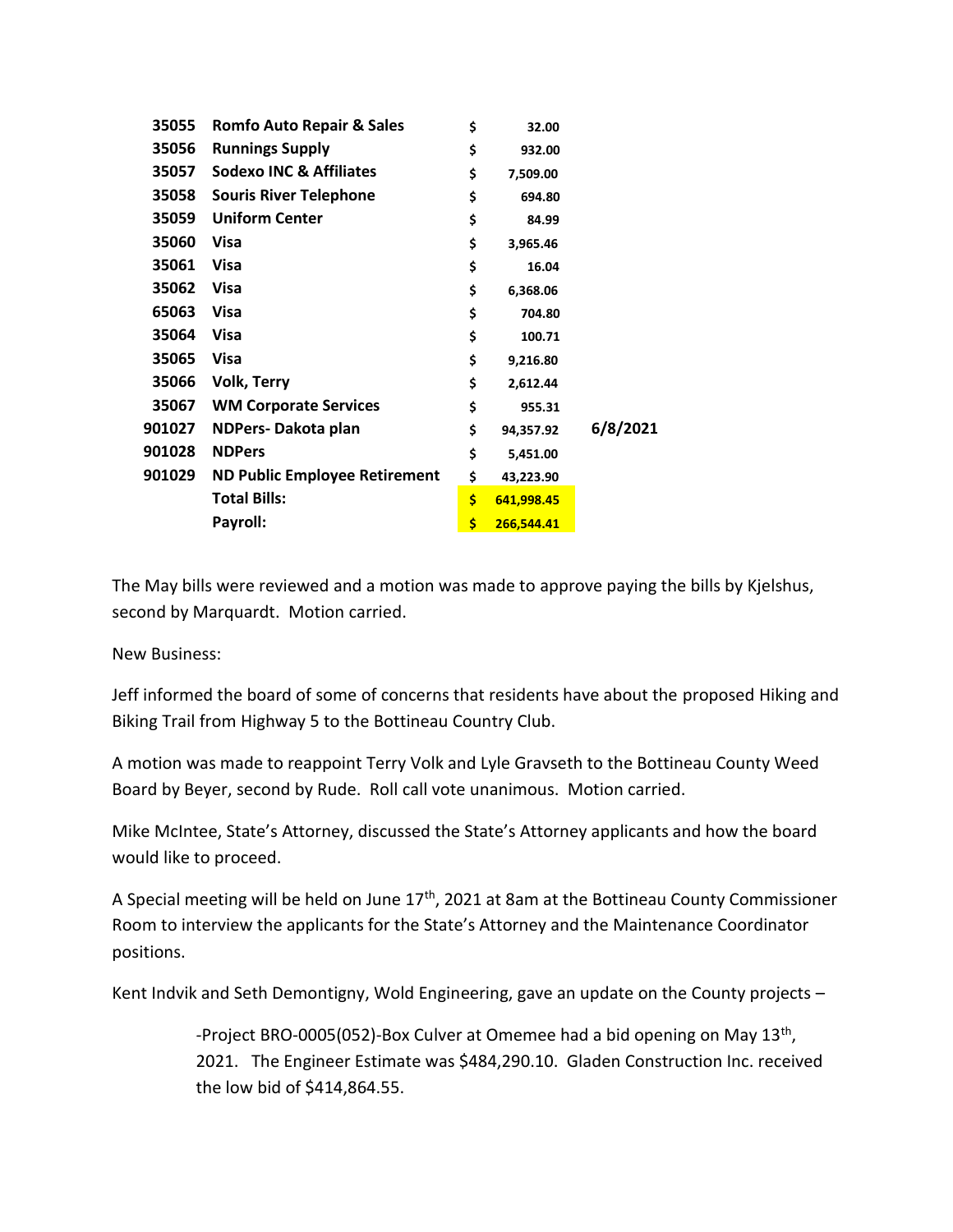-Project TAC-0547(063)-Narrows Project near EastShore Park Road had a bid opening was May 14<sup>th</sup>, 2021. The Engineer Estimate was \$211,382.00. Mikkelsen Aggregates LLC received the low bid at \$190,187.00.

-Project CVD-0500(021)-Maxbass chip seal had a bid opening on May  $13<sup>th</sup>$ , 2021. The Engineer estimate as \$182,142.08. Asphalt Surface Technologies Corporation received the low big in the amount of \$148,278.60.

-Project HEC-0500(004)- Install new guardrail and spall repair 2.6 miles east of Westhope. A motion was made to sign the County Federal Aid Contract and Bond from Farden Construction Inc. for Project HEC-0500(004) by Rude, second by Kjelshus. Roll call vote unanimous. Motion carried.

-Project HEC-0549 (001)- Mayo Construction will be finishing up the Lake Road Project.

A motion was made to except the low bids and sign the Resolutions for Projects BRO-0005(052) and CVD-0500(021) by Beyer, second by Marquardt. Roll call vote unanimous. Motion carried.

Commissioner Rude discussed the Long Lake Loop 4 miles and asked the board for the approval of paving of the 4 miles in the 2022 Budget. Kent, Wold Engineering, informed the board that the cost for this project would be \$1,279,850.00. After discussion it was decided to table this until the July 6, 2021 meeting.

Ritchie Gimbel, Road Superintendent, gave an update on the Road Department activity. Discussion was held with the board about paving of the Narrows Projects at Lake Metigoshe. Lois Raymo will be staining the flower box at Mystic Horizons. The Crosswalk pedestrian sign was put in by the Road Department by The Lake House Event Center and the Quilt Inn.

Legislative Representatives, Paul Thomas and Richard Anderson, met with the board to discuss in the 2021 Legislative session.

Mike McIntee, State's Attorney, gave an update on his office. June 16 thru 18, 2021, Mike will be out of the office. The Joint Powers Agreement was discussed with the board.

Steve Watson, Sheriff, gave an update on the Sheriff Department activity.

Emily notified the board of the denial letter that the County received from the Department of Transportation for the Transportation Alternative Funding for the fiscal year of 2023 or 2024. These funds were to be used for the continuation of the bike path from Sawmill Corner to Highland Road.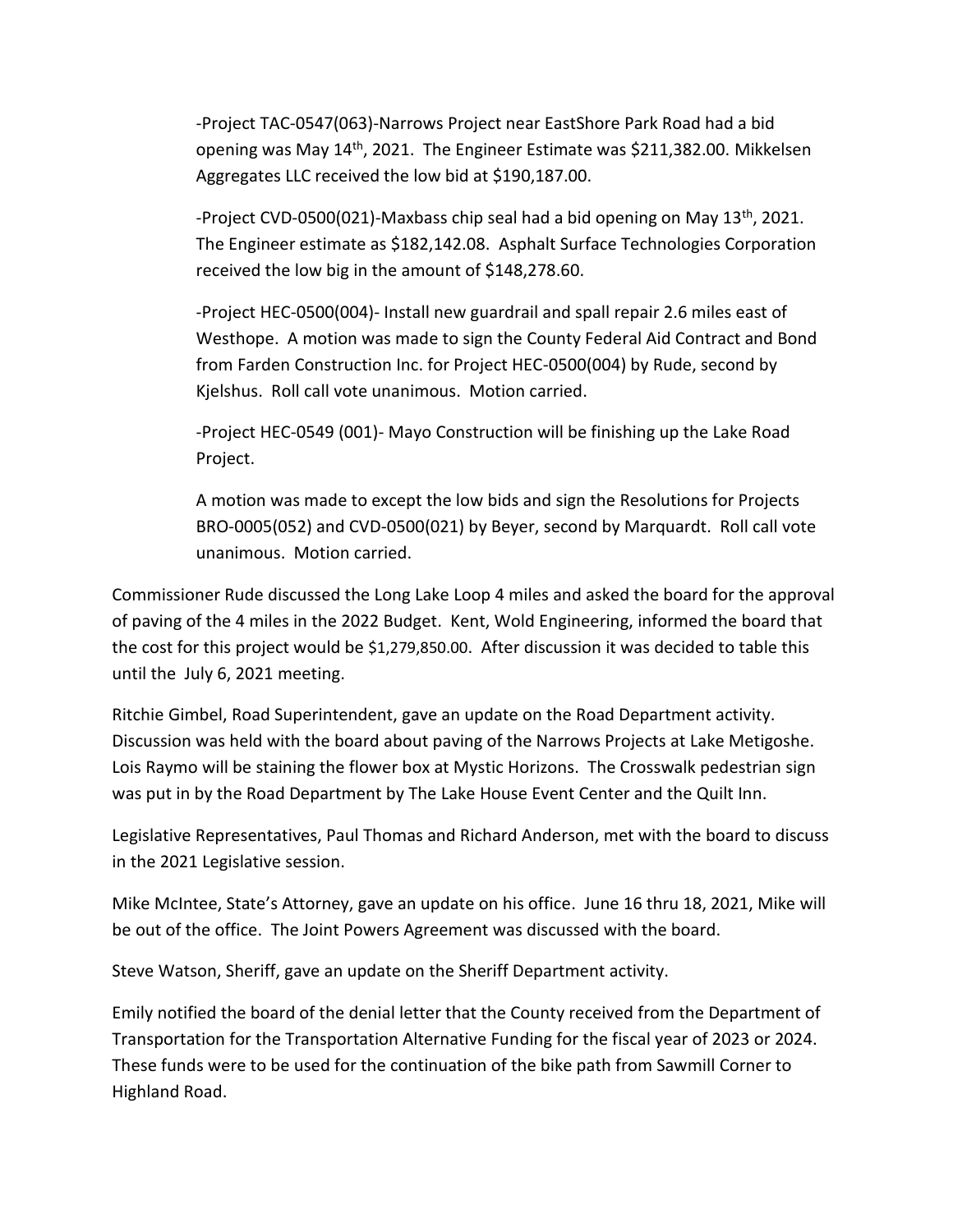Emily advised the Commission that the Courthouse will be closed on July  $5<sup>th</sup>$  for the July  $4<sup>th</sup>$ holiday it was the consensus of the board to keep the commissioner meeting on July  $6<sup>th</sup>$  2021. Emily also asked for direction on how to begin work on the 2022 budget.

Emily reviewed the premium return amounts that were received from the ND Association of Counties for participating in the safety programs.

Emily discussed The Standing Committees of the North Dakota County Commissioners Association and asked the board if there was any interest in participation from our County.

A motion was made to approve the special event permits transfer for KC's Dockside to The Lake House Event Center and Metigoshe Docks and Lifts Property by Rude, second by Kjelshus. Roll call vote unanimous. Motion carried.

A motion was made to approve the special event permits transfer for A Frame to The Lake House Event Center by Kjelshus, second by Rude. Roll call vote unanimous. Motion carried.

A motion was made to approve the raffle permit for Turtle Mountain Cancer Support Inc. by Beyer, second by Kjelshus. Roll call vote unanimous. Motion carried.

A motion was made to open the excess property bids by Rude. Second by Beyer. Motion carried. A motion was made to accept the high bids for the excess property bids except for the mowers by Marquardt. Second by Rude. Motioned carried.

Emily notified the board that the First District Health Unit has an appointed member for Bottineau County. Commissioner Rude stated that Mae Streich would like to continue on the board for Bottineau County. A motion was made to appoint Mae Striech to the First District Health Unit Board by Rude, second by Kjelshus. Motion carried.

10:00 am – A motion was made to open the County Equalization meeting by Rude, second by Marquardt. Motion carried. Taylor Kippen, Tax Director, provided a synopsis on her findings for 2021. Bottineau County has to follow the State Board of Equalization tolerance levels and with increases in residential values of 2,588,700, commercial values of 450,500, and an increase in agricultural values of 6,288,470; the County is within State guidelines. A motion was made to accept Taylor's values, as presented, by Kjelshus, seconded by Beyer. Roll Call vote unanimous. Motion carried. A motion was made to close the County Equalization by Rude, second Marquardt. Roll call vote unanimous. Motion carried.

Department Head Meeting - Chairman Adams gave an update on the meeting and asked the department heads to give an update on their office activity.